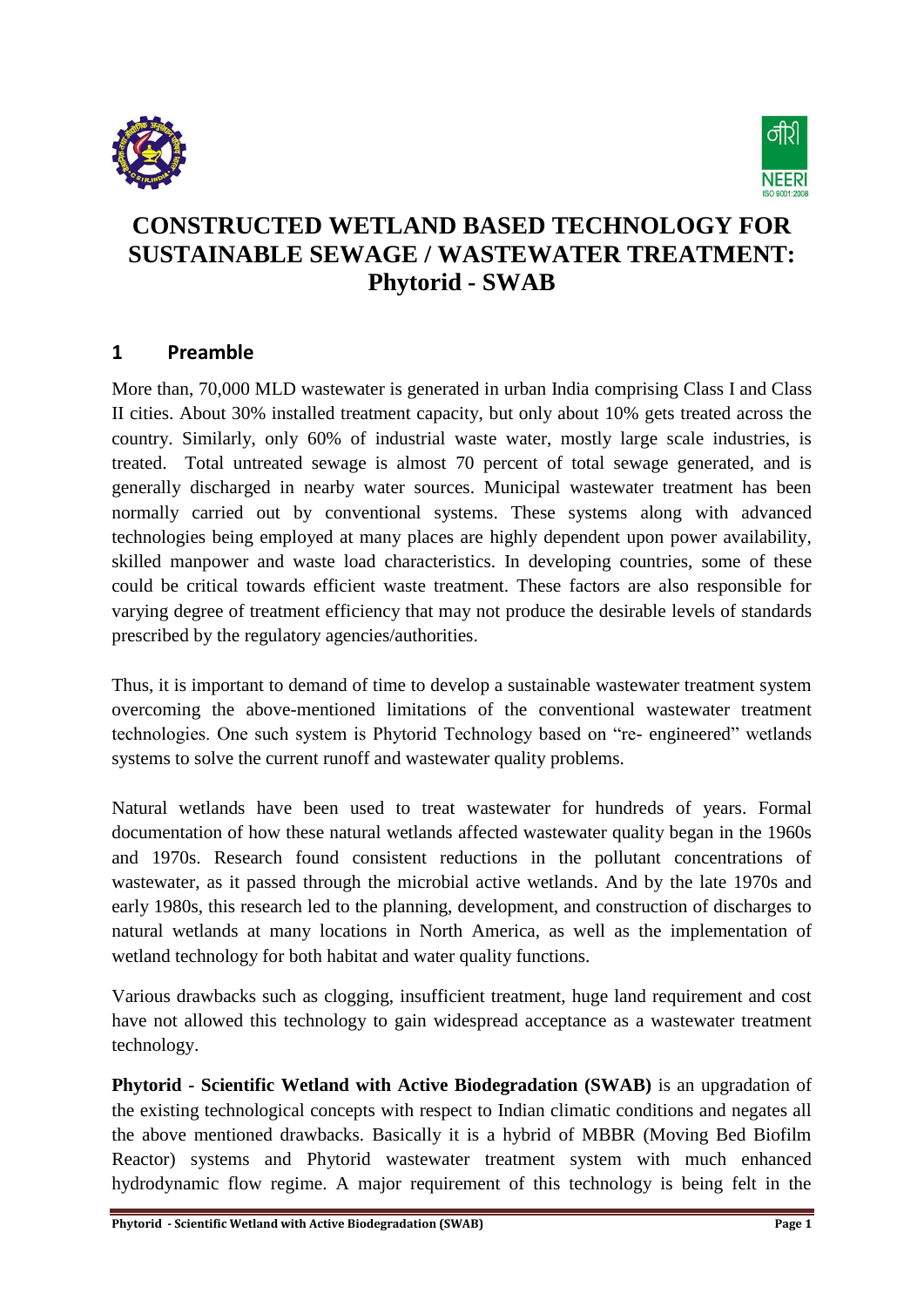country right now as all the existing STP's have (by law) to be upgraded to meet the new regulation of discharge standards of 10mg/L BOD and 10mg/L TSS. Existing technological options make this upgradation prohibitively expensive but with SWAB the same can be achieved in a much more economical manner.

Phytorid Technology is a self-sustaining technology developed by CSIR-National Environmental Engineering Research Institute (NEERI) that works on the principles of natural wetland. It has been developed and patented by (CSIR-NEERI). **The patent awarded is European Patent Office (EPO) Pub. No.: WO2004087584, Pub. Date: 14.10.2004, Australian Patent Office (APO) Pub. No.: AU2003223110, Pub. Date: 25.10.2004 and Indian Patent Office (IPO) 0010NF2003/IN Pub. No.: 241523, Pub. Date: 09/07/2010.** This technology has also obtained authorization from the Council of Scientific and Industrial Research.

### **2 Description of Technology**

Phytorid - SWAB systems are based on natural treatment methods such as filtration, sedimentation, nutrient uptake by plants and microbial action in a constructed system which is filled with novel filling media. Specifically identified different species of plants which are known to have good nutrient uptake rates are planted in the SWAB bed.

- $\triangleright$  SWAB is essentially a civil structure. These are constructed as shallow basins or channels with a subsurface barrier to avoid seepage.
- $\triangleright$  The SWAB Technology is a subsurface flow type wherein water is applied to the cells/ beds filled with porous media such as gravel and stones.
- $\triangleright$  The hydraulics is maintained in such a manner that water does not rise to the surface retaining a free board at the top of the filled media.
- $\triangleright$  The flow of wastewater is 6 inch below the top gravel layer and therefore no sewage is exposed thereby escaping mosquito problems.

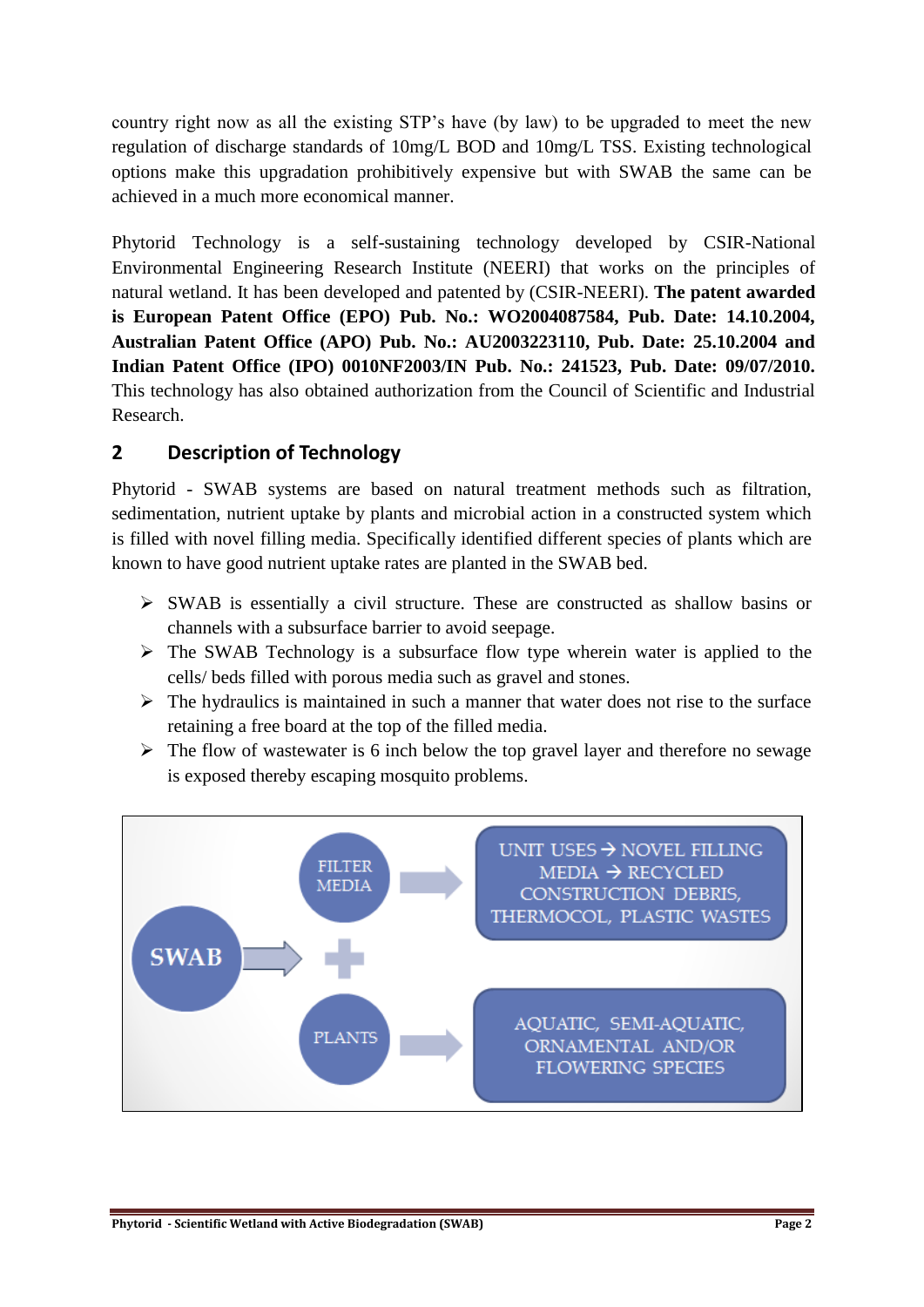

General Layout of Phytorid-SWAB wastewater treatment plant

## **2.1 Screen Chamber, Oil & Grease Removal System and Sump**

Solid waste in the wastewater is separated by using bar screens of 5 mm and 3 mm aperture size. Oil and fat removal is combined next to it so that the collection and equalization tank can function properly. Wastewater is then pumped using a sump into the sedimentation tank.

## **2.2 Collection-Cum-Sedimentation Tank**

The specified design (as shown in figure below) of collection-cum-sedimentation system allows suspended solids to settle down in the tank and achieve simultaneous removal of BOD (by more than fifty per cent). This would require no pH adjustment and clarification system to remove settled solids if domestic wastewater treatment is being targeted.

## **2.3 Phytorid - SWAB BED**

PRINCIPLE: The SWAB bed works on the principle of sequential aerobic and anoxic treatment.

To achieve better efficiency of treatment, the SWAB bed is divided into compartments with baffles provided in such a way that the flow of wastewater is in sinusoidal manner. This unique baffle and wall arrangement  $-$  (i) Increases the contact time of microbes and the plant roots. (ii) Provides alternate aerobic and anoxic phases in the same reactor leading to SBR type operations in the same SWAB bed.

This unit uses novel filling media (recycled construction debris, thermocol, choir and plastic wastes- either in combination or singly) thereby reducing capital cost and also recycling waste products. Also, locally available material can be used.

The SWAB Bed is sown with semi-aquatic, aquatic, ornamental, flowering species of plants. Aerobic zone is near roots of the plants, as plants transports oxygen from air to the roots and in-turn into water for biochemical oxidation. The plants in the SWAB bed uptake nitrates and phosphates from the wastewater.The importance of plant species in the treatment system is not only the direct uptake and enzymatic degradation of the pollutants but also act as a support for the microbes that remain active around the rhizosphere area that are defined as those portions of the root profile that give rise to new growth from the plant. The plant systems act as oxygen diffusers via uptake through the leaves and its transfer through the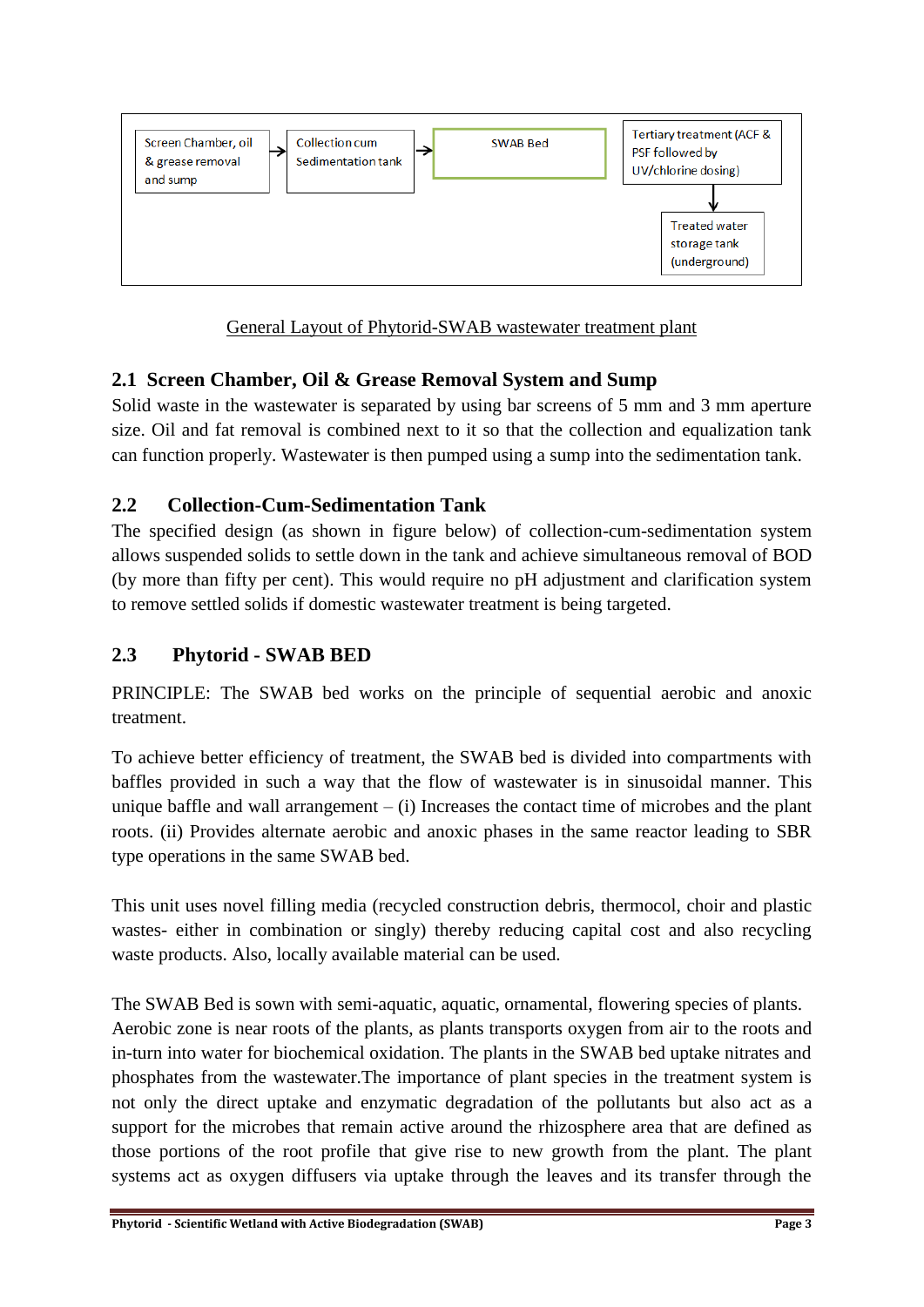stem to the roots. Thus, it creates staggered septic and aseptic zones for enhanced microbial growth and activity. These systems may include a wide variety of foliage in the form of aquatic, marsh, ornamental, herbs, grasses and also terrestrial plants known to grow in water logged conditions.

- Colocasiaesculenta, Canna indica, Cyperusalternifolius, Yellow Cana
- Red Cana, Pampas Grass, Cyperus Spp., Spider Lily, Canna Verigated
- Typha spp., Soft Rush / Bull Rush Spp., Elephant Ear
- Phragmitesaustralis / spp.

Due to several passages through gravel beds with both aerobic and anaerobic zones faecal coliform is also reduced by more than 99%. SWAB requires much less electricity and fewer skilled operators for its operation (these are the major O&M cost in any STP) but still is able to achieve either better or nearly similar pollutant removal as compared to any other STP processes.

### **2.4. Tertiary Treatment System**

Activated Carbon Filter (ACF) & Pressure sand filter (PSF) followed by UV/chlorine dosing. Also  $TiO<sub>2</sub>$  coating can be opted for if the end requirement (recycle & reuse) of treated water demands it.

### **2.5 Treated Water Storage Tank**

It is the underground collection tank for water coming from the planted bed after treatment.

| <b>Pollutant</b>                   | <b>Performance</b><br>$(\%$ removal) |
|------------------------------------|--------------------------------------|
| <b>Total suspended solids</b>      | 75-95                                |
| Biochemical oxygen demand<br>(BOD) | 80-93                                |
| <b>Chemical oxygen demand</b>      | 85-95                                |
| <b>Total nitrogen</b>              | 60-70                                |
| <b>Phosphate</b>                   | $30-40$                              |
| <b>Faecal Coliform</b>             | 90-95                                |

*Table 1: Treatment efficiency of Phytorid system*

#### **3 PROPOSED APPLICATIONS:**

For the treatment of wastewater generated in the form of:

- $\triangleright$  Municipal/Domestic wastewaters
- $\triangleright$  Commercial establishments
- $\triangleright$  Agricultural runoffs
- $\triangleright$  Storm water runoffs